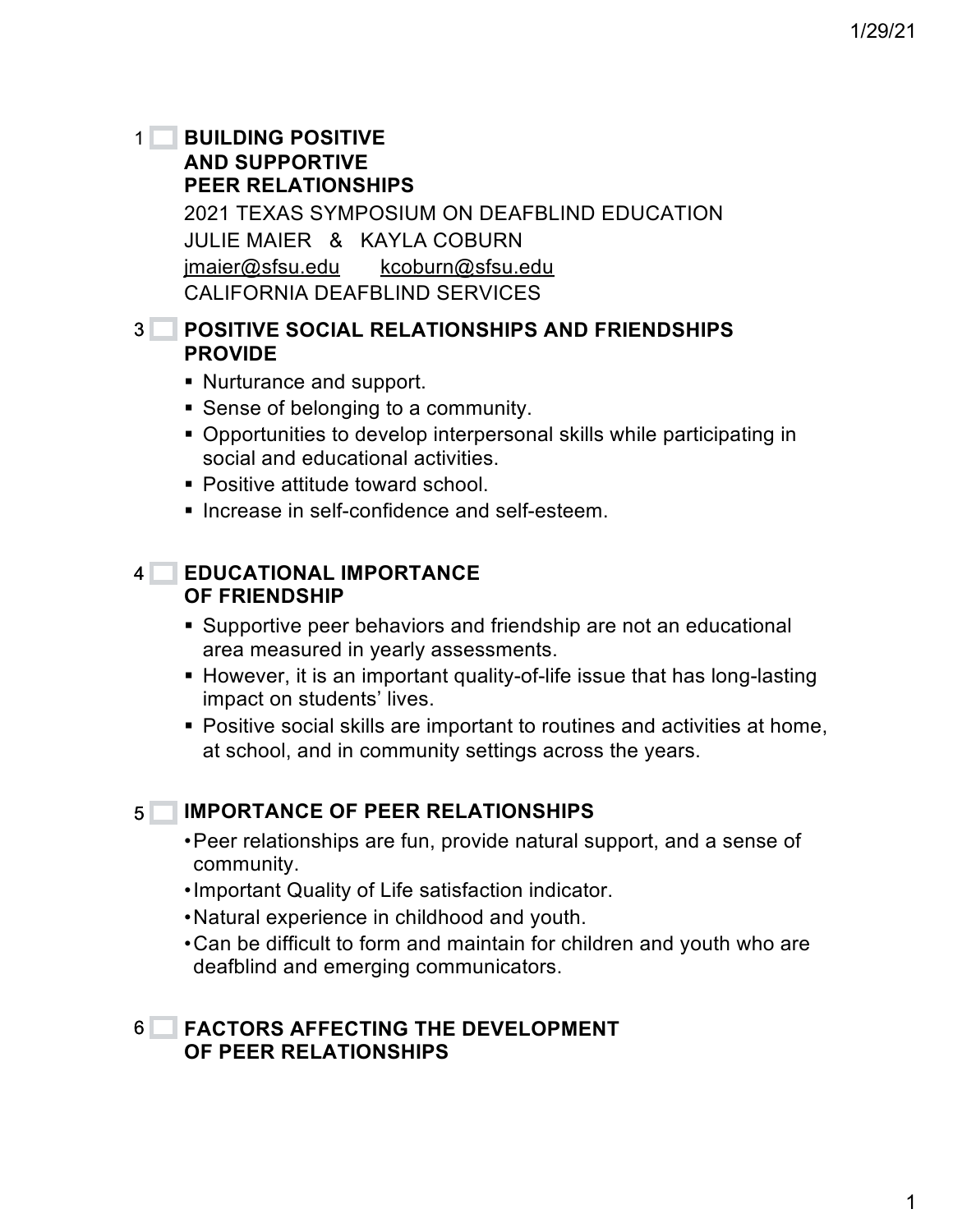- •Limited opportunities to develop relationships if students and peers are segregated.
- •Impact of limitations in vision, hearing, communication and social skills.
- •Use of different modes of communication.
- •Peers lack of awareness about sensory differences and the support needs of some learners.
- •Insufficient use intervention strategies that facilitate reciprocal interactions and joint engagement in shared activities.

# **PRESENT doesn't equal PRESENCE**  7

- •Presence is essential to membership and social connection.
- •People with a presence are known not just by name, but also for their interests, skills, and their unique support needs.
- •People with a presence contribute something of value to the group or community.

# **SUPPORTING DEVELOPING POSITIVE PEER RELATIONSHIPS** 8

- 1.Increase opportunities
- 2.Provide information
- 3.Use effective facilitation strategies
	- •Modeling
	- •Coaching
	- •Set-up, then fade
	- •Encourage and support

# **Expand Opportunities** 9

- Inclusive and integrated classes
- Use common spaces
- Engage in common activities at the same time
- Shared activities around shared interests
- Join or start clubs

### **OPPORTUNITIES TO CONNECT**  $10$   $\Box$

•To build that connection between the student and their peers, the students need opportunities to learn to communicate and interact as directly as possible.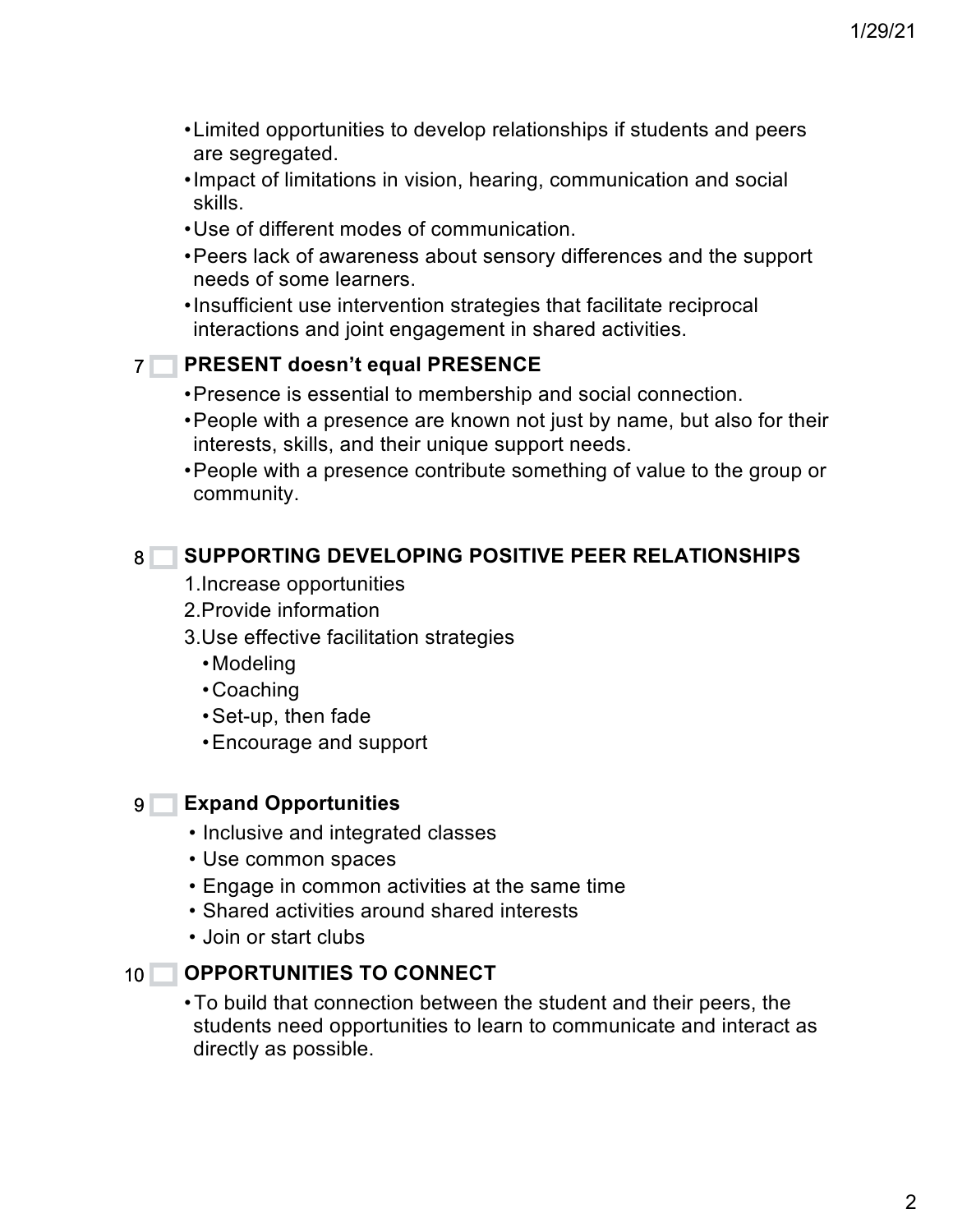•A great question for adults providing support to ask is, "Do I need to do this with the student or could a peer do it instead?"

# $11 \Box$

•

A child with disabilities often spends hours being taught how to interact with others…

But why don't we spend time teaching those without disabilities how to interact with them?

Source: @asd\_reading on IG

### **PREPARING THE ENVIRONMENT FOR RECIPROCAL POSITIVE PEER RELATIONSHIPS**  $12<sup>1</sup>$

- Provide ability awareness information that helps peers better understand their peer and supports they use.
- Teach peers about how student communicates.
- Identify shared activities that are interesting and can be easily modified.
- Create a judgement free zone.
- Encourage open communication. All questions are welcomed.
- Check in often with student and peers.

## 13 PROVIDE INFORMATION

- Reciprocal interactions occur when two or more people are able to communicate messages and share ideas and emotions easily with each other.
- If the partners don't communicate or express themselves in the same ways, it helps to provide information to bridge that barrier.
- Interest and questions by peers is a GOOD thing.
- ●Offering information helps peers feel more confident and comfortable in approaching, interacting and getting to know their peer who is deafblind.

### **ABILITY AWARENESS** 14

- Be aware of the different abilities you want peers to understand.
- Your activity will be different based on the age range, the abilities, and the goals.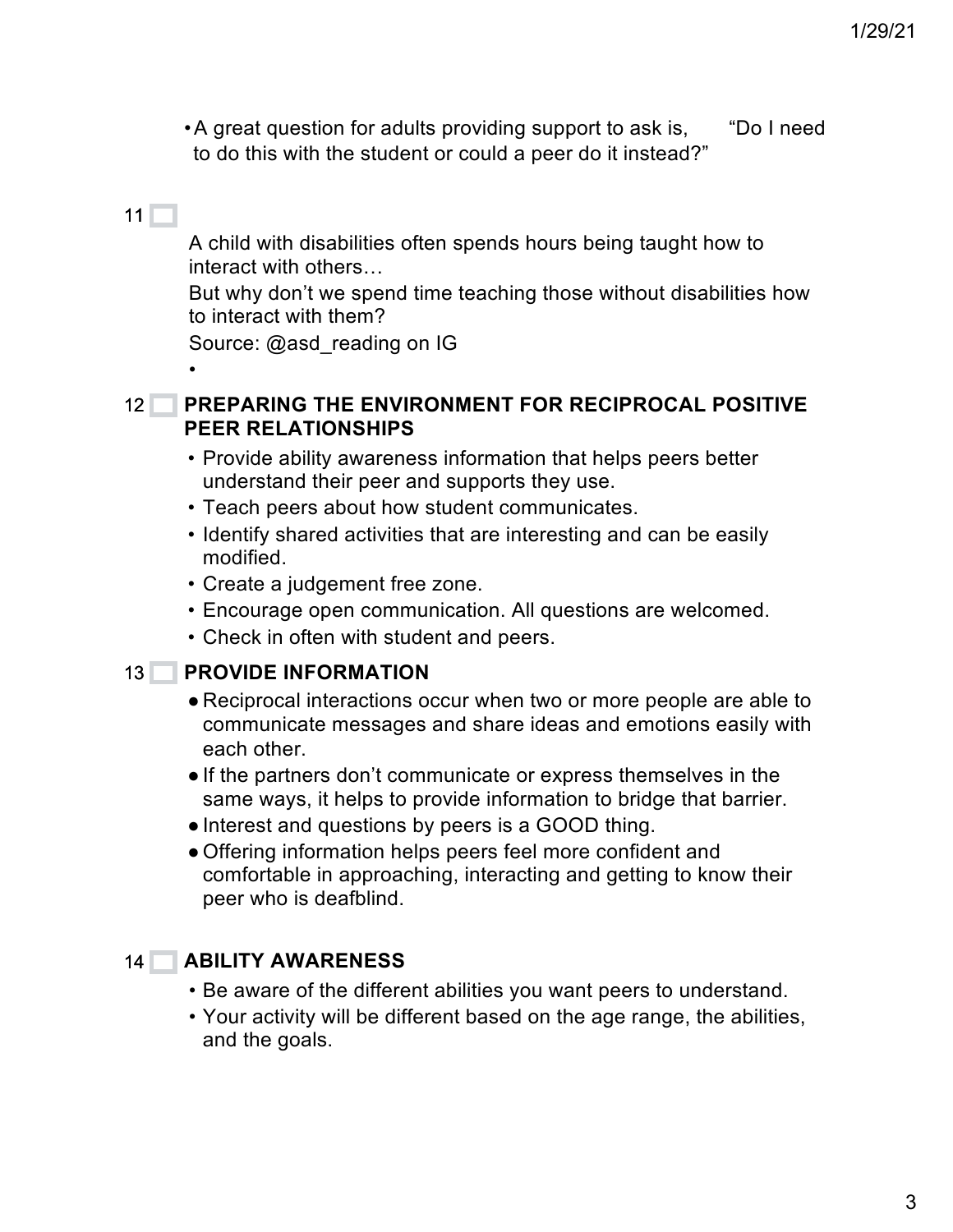- Primary school example
- Secondary school example

## 15 **Information to share**

and the goals.

- Individual's interests, strengths and talents
- Emphasize similarities to peers
- Impacts of sensory losses
- Differences in communication
- Accommodations, equipment and other supports
- Ways to interact and engage in activities with peers

### **FORMATS FOR PROVIDING INFORMATION**  $16<sup>+</sup>$

- Whole class or small group presentations.
- Ability awareness fair or schoolwide event.
- Social group meetings, like lunch club or Sign Language Club.
- Sharing an *All About Me* book.
- Reading children's literature to class followed by discussion.
- In high school develop an elective class on diversity, that includes disability.
- Possibly through carefully planned simulation activities (see Julie's article about tips for planning these activities).
- Informally, as peers engage with each other in class and other school activities.

### **WHO PROVIDES THE INFORMATION?** 17

A person with knowledge and experience with the information you're sharing. It could be:

- The student or another person who is deafblind or has a disability.
- Teacher, intervener, or other related service provider.
- Parent or sibling.
- Informed peers who know the student.

## **CONNECT WITH THE TEACHERS TOO** 18

- Ability Awareness activities helps general education teachers and school staff too.
- Modeling for everyone.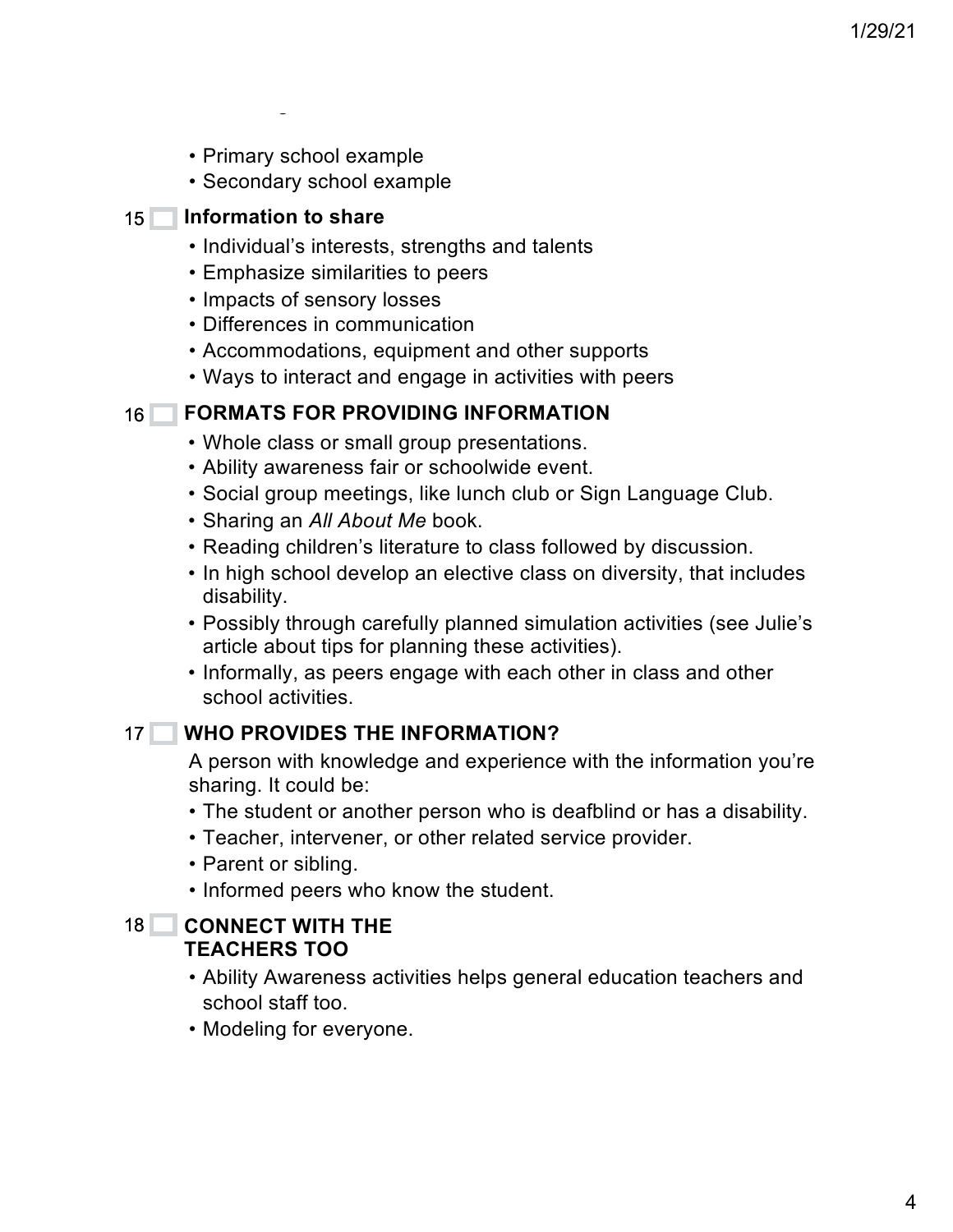- Positive talk ALWAYS around other teachers and staff.
- Stand up for your students, even if it is just gently correcting others' impressions or expectations.
- •

### **ACTIONS SPEAK LOUDER THAN WORDS…** 19

- Peers are watching and listening to how adults treat, interact and speak to students with disabilities.
- Demonstrate respect and high expectations.
- Staff needs diversity and ability awareness training too.

#### **FACILITATE RATHER THAN DIRECT** 20

• Modeling for everyone.

- Be a BRIDGE, not a barrier, for peer interactions.
- Lead by example.
- Use peers as social role models during typical school routines.
- Point out connections between the students.
- Be creative when identifying shared activities and ways for student to participate with peers.
- Prepare the environment for interactive opportunities.

## **PROVIDE A MODEL OF POSITIVE, RESPECTFUL INTERACTIONS WITH THE STUDENT**   $21$

- Provide a positive, age-appropriate model for peers and others. Interact with the student in a positive, fun, humorous manner.
- Direct interactions to the student, ensuring that they are the focus and receiver of information.
- Direct peers' questions when appropriate to student and support them to answer peers.
- Model interactions with the student. Demonstrate how to use adaptive materials, equipment, communication system, assistive technology.

## **USE COACHING AND MODELING TO BUILD SKILLS AND CONFIDENCE**  $22<sup>2</sup>$

Some areas to target:

- •Getting to know the student and their interests, skills, dreams etc.
- •Learning specific signs or signed phrases.
- •Use of a tactile or photo or picture communication system.